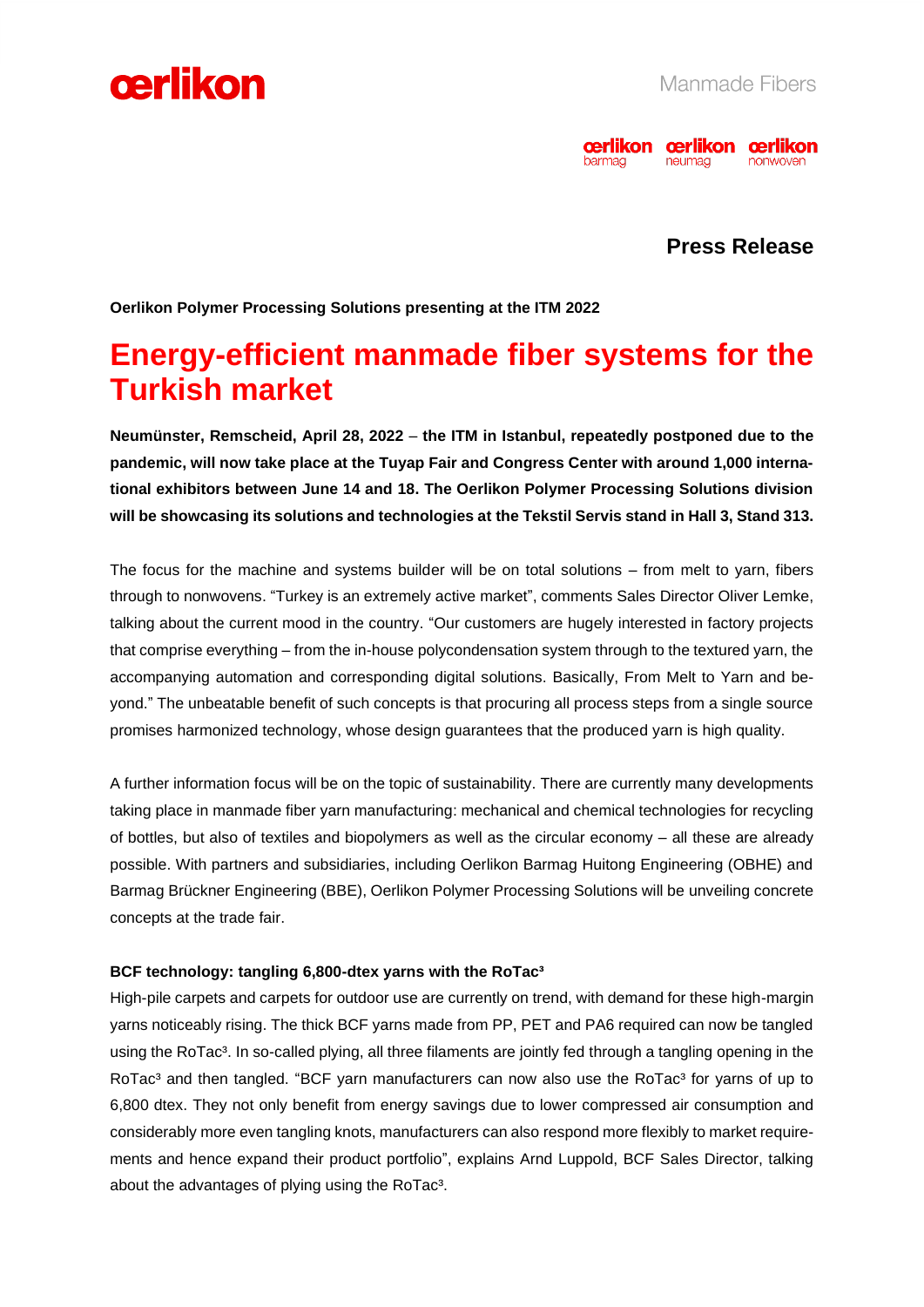

Even at high production speeds, tangling knots can be set much more evenly with the RoTac<sup>3</sup> than in the case of other conventional tangling units. Frequent tangling glitches are now a thing of the past. This ensures better yarn quality and has a positive impact on further processing. The result: the carpet has a visibly more even appearance. Furthermore, compressed air consumption is reduced by up to 50 percent, depending on yarn type.

The 3-in-1 plying package is optionally available for the BCF S+ and BCF S8 with RoTac<sup>3</sup> systems and can also be retrofitted on request.

#### 3,138 characters including spaces



**Caption**: Even at high production speeds, tangling knots can be set much more evenly with the RoTac<sup>3</sup> than in the case of other conventional tangling units.

#### **For further information:**

Claudia Henkel Marketing, Corporate Communications & Public Affairs Tel. +49 4321 305 105 Fax +49 4321 305 212 claudia.henkel@oerlikon.com

André Wissenberg Marketing, Corporate Communications & Public Affairs Tel. +49 2191 67 2331 Fax +49 2191 67 1313 andre.wissenberg@oerlikon.com